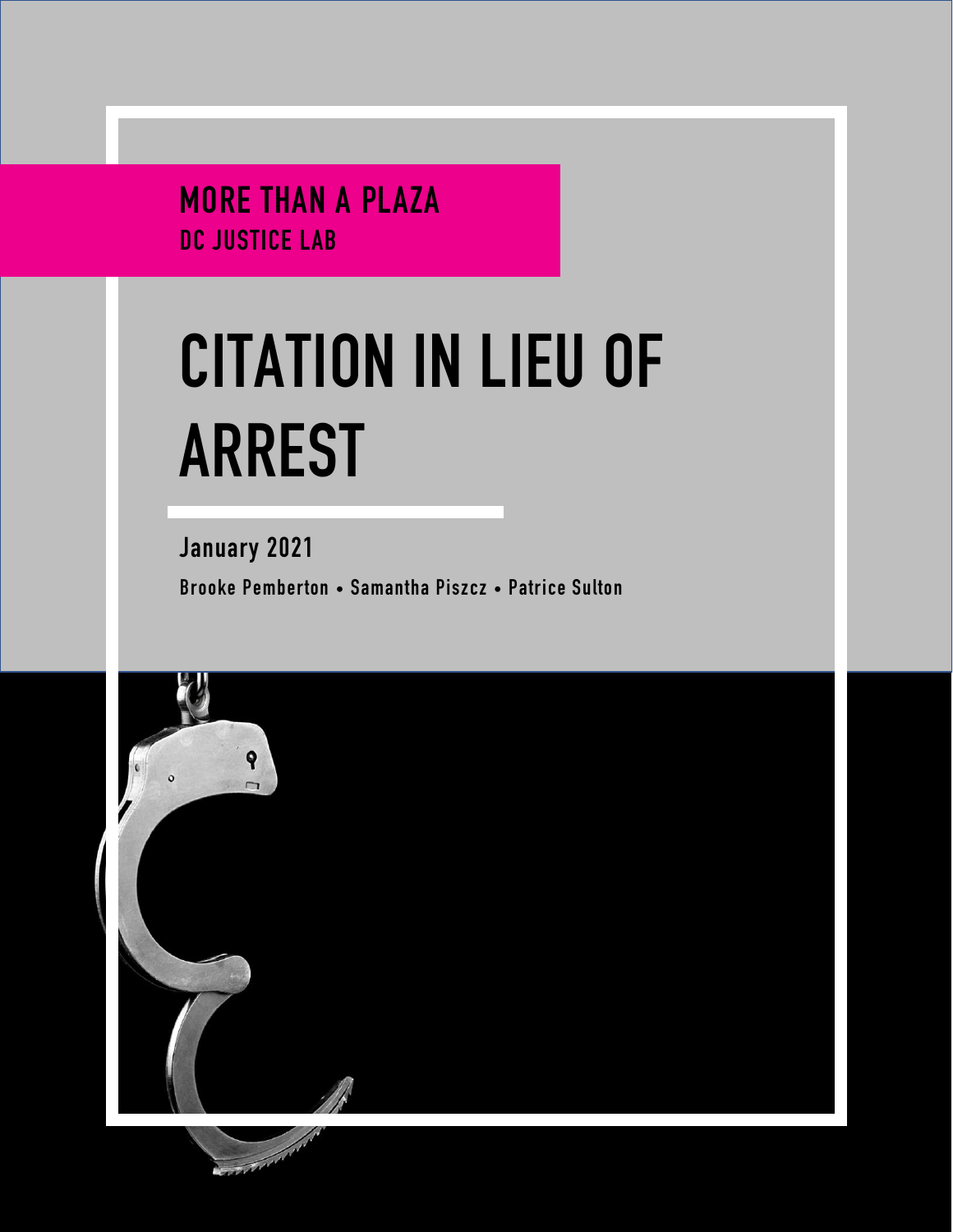## **Citation in lieu of Arrest**

If you look around the nation today, there is no corner of America where it is not recognized that the institution of policing is in a crisis. For almost four months, demonstrations have raged in all 50 states and the District of Columbia in protest of brutality by the hands of law enforcement. <sup>1</sup> The catalyst? The vicious killing of George Floyd, a man who, on May 25, 2020, was arrested in Minneapolis for allegedly using a counterfeit \$20 bill. This arrest was wholly unnecessary. Given that **a custodial arrest is an inherently violent act that should be reserved for situations in which it is absolutely necessary to immediately ensure public safety**, its use can hardly be justified for a violation of the law as benign as forgery. The District of Columbia should stop allowing arrests under these circumstances.

The heart of the country's overempowerment of police lies in the very center of power: Washington, D.C. In 2017, the District spent the most per capita on police across state and local governments in the  $U.S.^2$  In order to quell the injustice perpetrated by state-sanctioned violence, the nation's capital (and the rest of its localities, for that matter) should replace its current presumption-of-arrest standard with a safer, smarter, and less expensive presumption-ofcitation standard. Over half of states have a presumption of issuing citations for certain crimes or circumstances. 3



*Source: National Conference of State Legislatures*

Because a full custodial arrest means a full body search, there is more physical interaction and a higher likelihood of escalating into a physical confrontation.<sup>4</sup> The Metropolitan Police Department ("MPD") reports that in hundreds of cases every year the leading charge is assault on a police officer with no accompanying, more serious offense. <sup>5</sup> These altercations are preventable.

Given that arrests are "the front door of the justice system," citations in lieu of arrest serve a critical gatekeeping role in determining who enters a life behind bars and who does not.<sup>6</sup> In the District of Columbia, an arrest for even the most minor offenses typically consists of a law enforcement officer taking a suspect to a District station, booking them, and then detaining them. The person is then transferred to D.C. Central Lock-Up, a facility plagued by issuessuch as poor suicide prevention training, lack of space for recreation, and excessive use of isolation and segregation.<sup>7</sup> In contrast, a citation is an order issued by law enforcement which releases a non-high-risk individual on a promise to appear in court or pay a fine.<sup>8</sup>

D.C. Councilmember Mary Cheh has publicly stated support for increasing citation in lieu of arrest.<sup>9</sup> As D.C. Attorney General Karl Racine put it, in addition to the expansion of the District's 'citation in lieu of arrest' program being safe, it "improves police-community relations, and data shows that 90 percent of those who are issued citations do not reoffend."<sup>10</sup> Indeed, while this policy emerged as a means to cope with COVID-19, it is imperative that it continue to be enforced, pandemic or not, if D.C. wants to "reduce [its] footprint on policing" that too often leads to unnecessary violence.<sup>11</sup>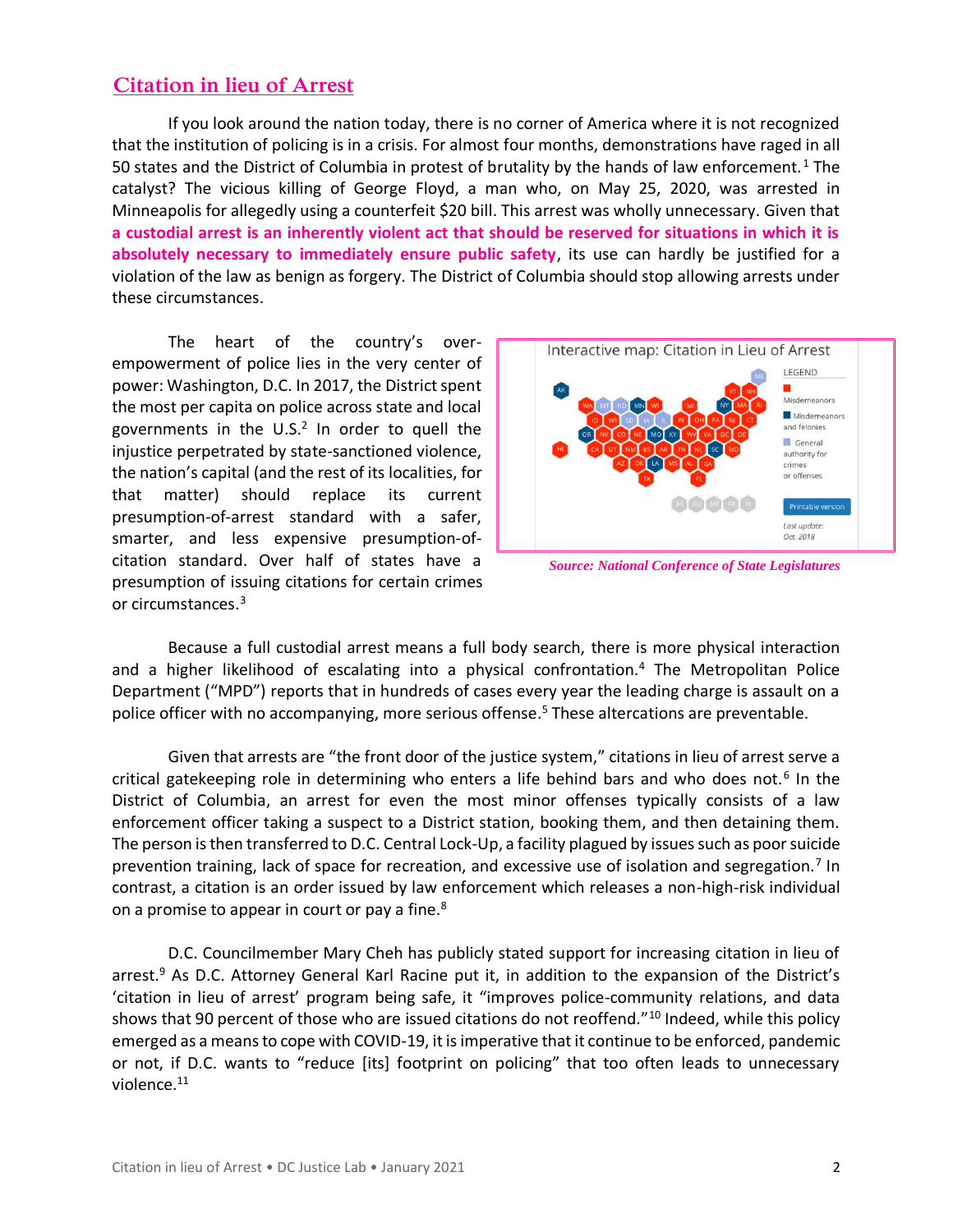Prompted by an Administrative Order issued on March 16, 2020, in response to COVID-19 related public health concerns,<sup>12</sup> MPD issued a General Order expanding this avenue to offenses such as simple assault, unlawful entry, shoplifting, a DUI or traffic offense, and certain kinds of property offenses (i.e.., breaking a window).<sup>13</sup> In the six months since the order was implemented, the MPD has increasingly been using citations to "limit the number of people that are actually being arrested, [and] limit the number of people that are being held overnight for court."<sup>14</sup> As a result, the overnight jail population dropped to around 30 individuals, whereas it previously ranged between 90 to 120 on a given day.<sup>15</sup> By taking these measures, the Department is reducing viral transmission inside jail facilities, and in turn, into D.C. neighborhoods.<sup>16</sup>

### **Examples of Where These Shifts Are Happening Already:**

On May 31, 2020, San Marcos became the first city in Texas to implement a cite-and-release ordinance, requiring officers to issue citations for crimes such as possession of less than four ounces of marijuana (a Class A or Class B misdemeanor) and driving with an invalid license (a Class B misdemeanor).<sup>17</sup> In Alabama, the St. Clair County Commission passed a resolution authorizing law enforcement to issue a summons and complaint citation in lieu of arrest.<sup>18</sup> Additionally, Portland Police and Multnomah County District Attorney's Office in Oregon reached a decision to hand out citations for misdemeanors in lieu of arrest to reduce jail overcrowding amidst COVID-19.<sup>19</sup>

By keeping its citation-expansion policy in existence, the District would join the ranks of these locations and several others who have expanded their use of citations this year, and for good reason. **Among the benefits of a presumption-of-citation standard are the saving of time and money, reduction of the carceral population, and allowance of law enforcement to spend less time on booking and detention and more time on investigating serious violent offenses.** Most importantly, though, citations preserve communities. They let children continue to attend school. They let parents continue to be employed and provide for their children. They prevent the destabilization and trauma that can occur for families when a loved one is jailed - even for a single night - and separated from their pod. 20



Requiring a presumption of citation in lieu of arrest is one way in which the District can begin to restore and uplift the legitimacy of our criminal legal systems.<sup>21</sup> We urge the Council to do so swiftly.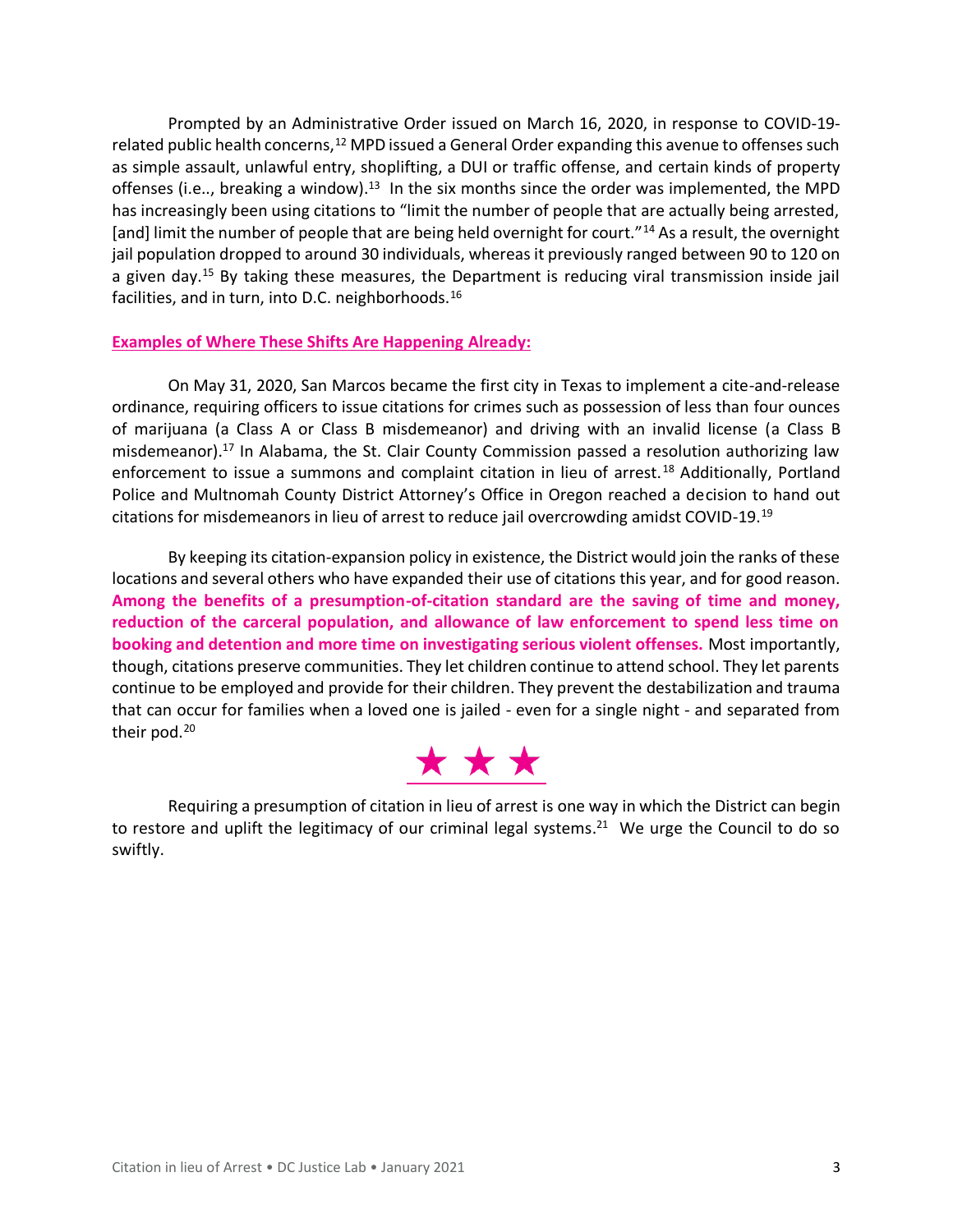## References

<sup>1</sup> *See* Jessica Wang & Lindsay Huth, *Maps: How Protests Evolved in the Wake of George Floyd's Killing*, THE WALL STREET JOURNAL (Jun. 12, 2020), [https://www.wsj.com/articles/maps-how-protests-evolved-in-the-wake-of-george](https://www.wsj.com/articles/maps-how-protests-evolved-in-the-wake-of-george-floyds-killing-11591984846)[floyds-killing-11591984846](https://www.wsj.com/articles/maps-how-protests-evolved-in-the-wake-of-george-floyds-killing-11591984846)

<sup>2</sup> *Criminal Justice Expenditures: Police, Corrections, and Courts*, URBAN INSTITUTE, [https://www.urban.org/policy](https://www.urban.org/policy-centers/cross-center-initiatives/state-and-local-finance-initiative/state-and-local-backgrounders/police-and-corrections-expenditures#:~:text=Across%20the%20US%2C%20state%20and,%2C%20and%20California%20(%24487))[centers/cross-center-initiatives/state-and-local-finance-initiative/state-and-local-backgrounders/police-and](https://www.urban.org/policy-centers/cross-center-initiatives/state-and-local-finance-initiative/state-and-local-backgrounders/police-and-corrections-expenditures#:~:text=Across%20the%20US%2C%20state%20and,%2C%20and%20California%20(%24487))[corrections-](https://www.urban.org/policy-centers/cross-center-initiatives/state-and-local-finance-initiative/state-and-local-backgrounders/police-and-corrections-expenditures#:~:text=Across%20the%20US%2C%20state%20and,%2C%20and%20California%20(%24487))

[expenditures#:~:text=Across%20the%20US%2C%20state%20and,%2C%20and%20California%20\(%24487\)](https://www.urban.org/policy-centers/cross-center-initiatives/state-and-local-finance-initiative/state-and-local-backgrounders/police-and-corrections-expenditures#:~:text=Across%20the%20US%2C%20state%20and,%2C%20and%20California%20(%24487)) (last visited Jan. 17, 2020).

<sup>3</sup> *Citation in Lieu of Arrest*, NAT'L CONF. OF ST. LEGISLATURES (Mar. 18, 2019), [https://www.ncsl.org/research/civil-and](/Users/michaelswistara%201/Downloads/%20https:/www.ncsl.org/research/civil-and-criminal-justice/citation-in-lieu-of-arrest.aspx)[criminal-justice/citation-in-lieu-of-arrest.aspx.](/Users/michaelswistara%201/Downloads/%20https:/www.ncsl.org/research/civil-and-criminal-justice/citation-in-lieu-of-arrest.aspx)

<sup>4</sup> See *Chimel v. California*, 395 U.S. 752 (1969); *see also United States v. Robinson*, 414 U.S. 218 (1973). <sup>5</sup> *See* METROPOLITAN POLICE DEPARTMENT, 2018 ANNUAL REPORT (2018),

[https://mpdc.dc.gov/sites/default/files/dc/sites/mpdc/publication/attachments/MPD%20Annual%20Report%2020](https://mpdc.dc.gov/sites/default/files/dc/sites/mpdc/publication/attachments/MPD%20Annual%20Report%202018_lowres_0.pdf) 18 lowres 0.pdf.

<sup>6</sup> Benjamin Wofford, *DC Is Quietly Experimenting With Eliminating Jail Time*, WASHINGTONIAN (Jul. 2, 2020), [https://www.washingtonian.com/2020/07/02/dc-is-quietly-experimenting-with-eliminating-jail-time/.](https://www.washingtonian.com/2020/07/02/dc-is-quietly-experimenting-with-eliminating-jail-time/)

<sup>7</sup> *See* Derek Gilna, *Suicides, Poor Conditions at D.C. Jail Remain Critical Issues Despite Progress*, PRISON LEGAL NEWS (Feb. 29, 2016), [https://www.prisonlegalnews.org/news/2016/feb/29/suicides-poor-conditions-dc-jail-remain](https://www.prisonlegalnews.org/news/2016/feb/29/suicides-poor-conditions-dc-jail-remain-critical-issues-despite-progress/)[critical-issues-despite-progress/.](https://www.prisonlegalnews.org/news/2016/feb/29/suicides-poor-conditions-dc-jail-remain-critical-issues-despite-progress/)

<sup>8</sup> *Citation in Lieu of Arrest*, *supra* note 3.

<sup>9</sup> Mary Cheh (@marycheh), TWITTER (May 31, 2020, 8:24 PM),

https://twitter.com/marycheh/status/1267250524417646592.

<sup>10</sup> Karl A. Racine, *The District's new racial justice future*, THE WASHINGTON POST (Jun. 1, 2020),

[https://www.washingtonpost.com/opinions/2020/06/01/districts-new-racial-justice-future/.](https://www.washingtonpost.com/opinions/2020/06/01/districts-new-racial-justice-future/)

<sup>11</sup> See Wofford, *supra* note 6.

<sup>12</sup> Order enabling law enforcement to release an individual not otherwise eligible for release, D.C. Super. Ct. (Mar. 16, 2020), [http://www.dccourts.gov/sites/default/files/Order\\_3-16-20.pdf.](http://www.dccourts.gov/sites/default/files/Order_3-16-20.pdf)

<sup>13</sup> *See* Wofford, *supra* note 6.

<sup>14</sup> *Id.*

<sup>15</sup> *See id.*

<sup>16</sup> *See id.*

<sup>17</sup> *See* Stacy Rickard, *San Marcos First Texas City with Cite-And-Release Law to Limit Low-Level Offense Arrests*, SPECTRUM NEWS 1 (Jun. 5, 2020), [https://spectrumlocalnews.com/tx/san-antonio/news/2020/06/05/san-marcos](https://spectrumlocalnews.com/tx/san-antonio/news/2020/06/05/san-marcos-first-texas-city-with-cite-and-release-law-to-limit-low-level-offense-arrests)[first-texas-city-with-cite-and-release-law-to-limit-low-level-offense-arrests.](https://spectrumlocalnews.com/tx/san-antonio/news/2020/06/05/san-marcos-first-texas-city-with-cite-and-release-law-to-limit-low-level-offense-arrests)

<sup>18</sup> *See* Taylor Mitchell, *St. Clair commission OKs citation in lieu of arrest resolution*, ST. CLAIR TIMES (Apr. 9, 2020), [https://www.annistonstar.com/the\\_st\\_clair\\_times/st-clair-commission-oks-citation-in-lieu-of-arrest](https://www.annistonstar.com/the_st_clair_times/st-clair-commission-oks-citation-in-lieu-of-arrest-resolution/article_8c327344-7aaf-11ea-a87d-efa0dbc7d967.html)[resolution/article\\_8c327344-7aaf-11ea-a87d-efa0dbc7d967.html.](https://www.annistonstar.com/the_st_clair_times/st-clair-commission-oks-citation-in-lieu-of-arrest-resolution/article_8c327344-7aaf-11ea-a87d-efa0dbc7d967.html)

<sup>19</sup> *See* Tess Riski, *Portland Police Will Not Take Misdemeanor Arrests to Jail During the COVID-19 Outbreak, to Avoid Overcrowding*, WILLAMETTE WEEK (Mar. 20, 2020), [https://www.wweek.com/news/2020/03/20/ppb-will-not-take](https://www.wweek.com/news/2020/03/20/ppb-will-not-take-misdemeanor-arrests-to-jail-during-covid-19-outbreak-to-avoid-overcrowding/)[misdemeanor-arrests-to-jail-during-covid-19-outbreak-to-avoid-overcrowding/.](https://www.wweek.com/news/2020/03/20/ppb-will-not-take-misdemeanor-arrests-to-jail-during-covid-19-outbreak-to-avoid-overcrowding/)

<sup>20</sup> *See* FWD.US, EVERY SECOND: THE IMPACT OF THE INCARCERATION CRISIS ON AMERICA'S FAMILIES (2018),

https://www.publicwelfare.org/wp-content/uploads/2019/04/CJ-EverySecond.FWD\_.us\_-December-Report-onfamily-incarceration.pdf.

<sup>21</sup> *See* Rebecca Hollander-Blumoff & Tom R. Tyler, *Procedural Justice and the Rule of Law: Fostering Legitimacy in Alternative Dispute Resolution*, 2011 J. DISP. RESOL. 1 (2011) ("The legitimacy of government authorities is central to the ability of government to function.").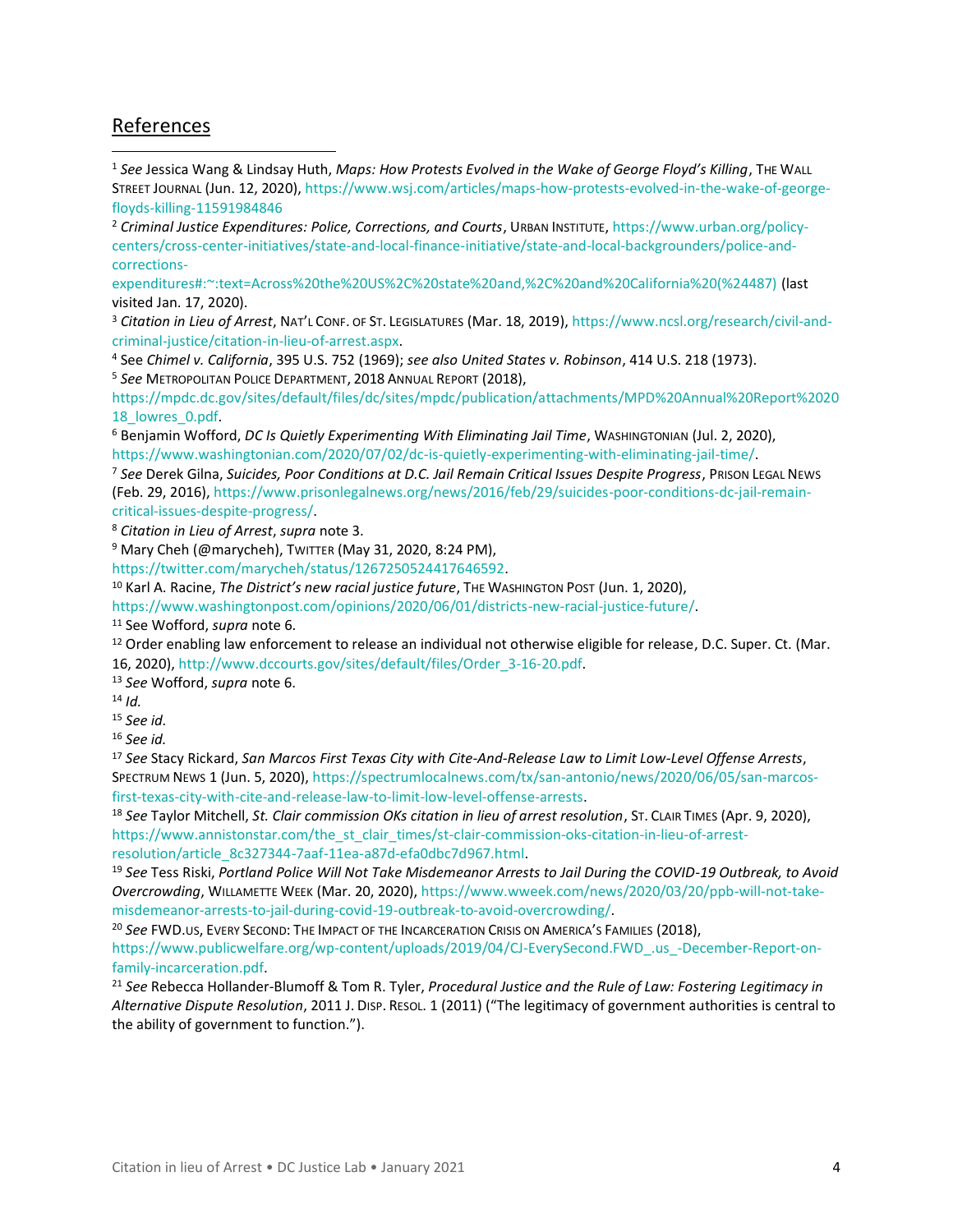## Appendix: Proposed Amendments

### **§ 16–1031. Arrests.**

(a) A law enforcement officer shall arrest a person if the law enforcement officer has probable cause to believe that the person:

(1) Committed an intrafamily offense that resulted in physical injury, including physical pain or illness, regardless of whether or not the intrafamily offense was committed in the presence of the law enforcement officer; or

(2) Committed an intrafamily offense that caused or was intended to cause reasonable fear of imminent serious physical injury or death.

(b) The law enforcement officer shall present the person arrested under subsection (a) of this section to the United States Attorney for charging.

 $(c)$  (1) Notwithstanding subsections (a) and (b) of this section, a law enforcement officer shall not be required to arrest a person who is under 18 years of age when there is probable cause to believe that the person has committed an intrafamily offense that does not constitute intimate partner violence.

(2) If a person is not arrested under paragraph (1) of this section, the person shall be diverted to a program that provides behavioral health and community support services.

### **§ 23–581. Arrests without warrant by law enforcement officers.**

(a) $(1)$  A law enforcement officer may arrest, without a warrant having previously been issued therefor

(A) a person who he has probable cause to believe has committed or is committing a felony; (B) a person who he has probable cause to believe has committed or is committing an offense in his presence;

 $\left\langle \epsilon \right\rangle$  a person who he has probable cause to believe has committed or is about to commit any offense listed in paragraph (2) and, unless immediately arrested, will:

(1) continue or promptly resume engaging in conduct constituting a felony;

(3) continue or promptly resume engaging in disorderly conduct or otherwise disturb the peace;

(1) physically injure, stalk, or sexually violate another person;

(2) take or destroy another person's property;

(4) fail to appear in court as required and successfully avoid apprehension; or

(5) alter, destroy, mutilate, conceal, or remove a record, document, or other object, with intent to impair its integrity or its availability for use in the official proceeding.

may not be apprehended, may cause injury to others, or may tamper with, dispose of, or destroy evidence; and

(D) a person whom he has probable cause to believe has committed any offense which is listed in paragraph (3) of this section, if the officer has reasonable grounds to believe that, unless the person is immediately arrested, reliable evidence of alcohol or drug use may become unavailable or the person may cause personal injury or property damage.

(2) The offenses referred to in subparagraph (C) of paragraph (1) are the following:

(A) The following offenses specified in the Act entitled "An Act to establish a code of law for the District of Columbia", approved March 3, 1901, and listed in the following table:

—

Offense: Specified in -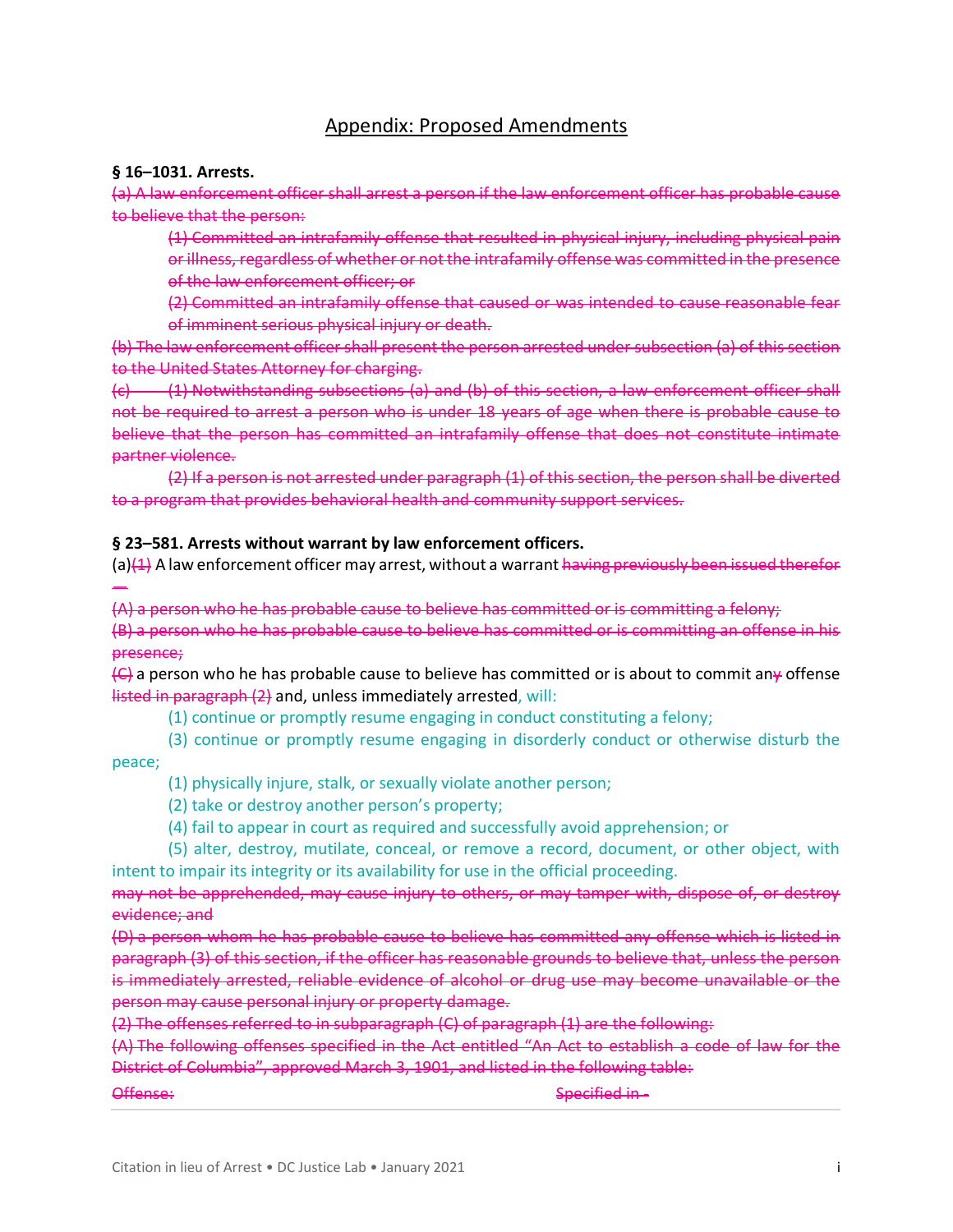| Assault                                                                                                                                                                                                                                                                                    |               | section 806 (D.C. Code, sec. 22-<br>404.                      |
|--------------------------------------------------------------------------------------------------------------------------------------------------------------------------------------------------------------------------------------------------------------------------------------------|---------------|---------------------------------------------------------------|
| Unlawful entry                                                                                                                                                                                                                                                                             |               | section 824 (D.C. Code, sec. 22-<br>$3302$ .                  |
| Malicious burning, destruction or injury of another's<br>property                                                                                                                                                                                                                          |               | section 848 (D.C. Code, sec. 22-<br>303.                      |
| (B) The following offense specified in the Omnibus Public Safety Amendment Act of 2006, effective<br>April 24, 2007 (D.C. Law 16-306; 53 DCR 8610):                                                                                                                                        |               |                                                               |
| Offense:<br>Specified in-                                                                                                                                                                                                                                                                  |               |                                                               |
| section 105 (D.C. Code, sec. 22-3531).<br>Voyeurism                                                                                                                                                                                                                                        |               |                                                               |
| (C) The following offenses specified in the District of Columbia Theft and White Collar Crimes Act of<br>1982, and listed in the following table:                                                                                                                                          |               |                                                               |
| Offense:                                                                                                                                                                                                                                                                                   | Specified in- |                                                               |
| Theft of property valued less than \$250                                                                                                                                                                                                                                                   |               | section 111 [D.C. Official Code, § 22-3211].                  |
| <b>Receiving stolen property</b>                                                                                                                                                                                                                                                           |               | section 132 [D.C. Official Code, § 22-3232].                  |
| <b>Shoplifting</b>                                                                                                                                                                                                                                                                         |               | section 113 [D.C. Official Code, § 22-3213].                  |
| (D) Attempts to commit the following offenses specified in the Act and listed in the following table:                                                                                                                                                                                      |               |                                                               |
| Offense:                                                                                                                                                                                                                                                                                   | Specified in- |                                                               |
| Theft of property valued in excess of \$250                                                                                                                                                                                                                                                |               | section 111 [D.C. Official Code, § 22-3211].                  |
| Unauthorized use of vehicles                                                                                                                                                                                                                                                               |               | section 115 [D.C. Official Code, § 22-3215].                  |
| (E) The following offenses specified in the Illegal Dumping Enforcement Act of 1994 [Chapter 9 of Title<br>8], and listed in the following table:                                                                                                                                          |               |                                                               |
| Offense:                                                                                                                                                                                                                                                                                   | Specified in- |                                                               |
| Unauthorized Disposal of Solid Waste                                                                                                                                                                                                                                                       |               | Section 3. [D.C. Official Code, § 8-902]                      |
| (F) The following offenses specified in section 113.7 of Title 12A of the District of Columbia Municipal<br>Regulations (12A DCMR § 113.7).                                                                                                                                                |               |                                                               |
| Offense:<br>Specified in -                                                                                                                                                                                                                                                                 |               |                                                               |
| <b>Illegal construction</b><br>section 113.7 (12A DCMR § 113.7)                                                                                                                                                                                                                            |               |                                                               |
| (3) The offenses which are referred to in paragraph (1)(D) of this section are the following offenses<br>specified in the District of Columbia Traffic Act of 1925, approved March 3, 1925 (43 Stat. 1119; D.C.<br>Official Code § 50-2201.01 et seq.), and listed in the following table: |               |                                                               |
| Offense:                                                                                                                                                                                                                                                                                   |               | Specified in-                                                 |
| <b>Aggravated reckless driving</b>                                                                                                                                                                                                                                                         |               | section 9(b-1) (D.C.<br>Official Code § 50-<br>$2201.04(b-1)$ |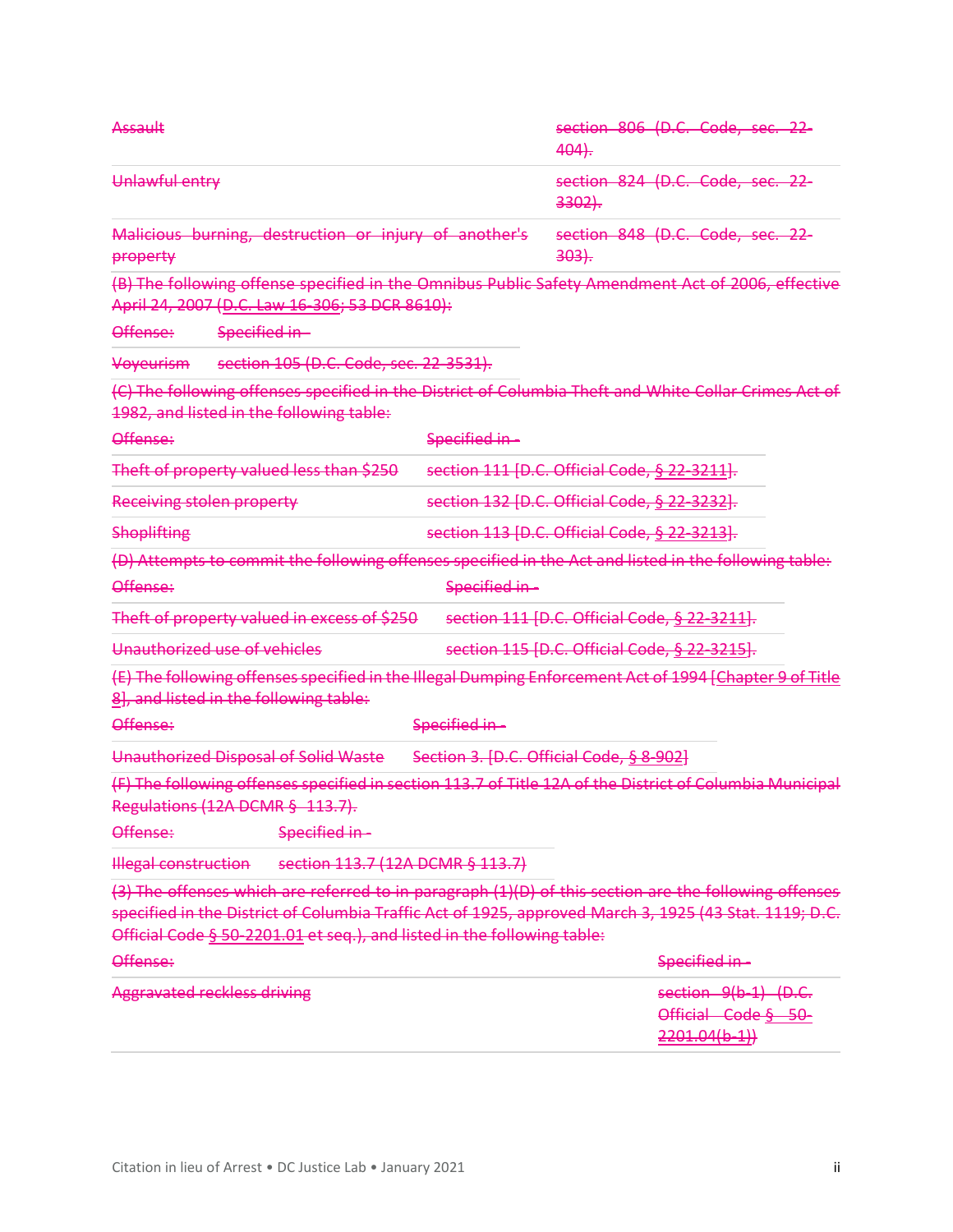| Fleeing from the scene of an accident                                                                                                                                                                                                                                                          | 10(n)<br>$\sqrt{2}$<br>coction<br><del>sceuon</del><br>ਤਾਰਾ<br>⊃.<br>Official Code<br>50.<br><del>omar</del><br><del>couc</del><br>᠊ᠣᠣ<br>2201.05(a)                           |
|------------------------------------------------------------------------------------------------------------------------------------------------------------------------------------------------------------------------------------------------------------------------------------------------|--------------------------------------------------------------------------------------------------------------------------------------------------------------------------------|
| Operating or physically controlling a vehicle when under the influence<br>of intoxicating liquor or drugs, when operating ability is impaired by<br>intoxicating liquor, or when the operator's blood, breath, or urine<br>contains the amount of alcohol which is prohibited by section 10(b) | 10/h<br>$\cap$ $\cap$<br>coction<br><del>sceuon</del><br><del>w.c.</del><br>ᠴᠦᡉ᠇<br>Official Code<br>8 50.<br><del>omaa couc</del><br><del>JU</del><br>2201.05(b)              |
| Operating a motor vehicle when the operator's permit is revoked or<br><del>operating a motor</del><br><b>CUCHANDO</b><br><del>Juspenueu</del>                                                                                                                                                  | 12(a)<br>$n \cap$<br>caction<br><del>Jechon</del><br>⊃.<br>ᠴᠵᡊ<br>∩fficial<br>Cadab<br>50.<br>᠊ᢦᠣ<br>णाणजन<br><del>couc s</del><br>1403.01 $\alpha$<br><del>1403.011077.</del> |

(a-1) A law enforcement officer may arrest a person without an arrest warrant if the officer has probable cause to believe the person has committed an intrafamily offense as provided in section 16- 1031(a).

(a-2) A law enforcement officer may arrest a person without an arrest warrant if the officer has probable cause to believe the person has committed an offense as provided in [Chapter 23 of Title 22.](https://code.dccouncil.us/dc/council/code/titles/22/chapters/23/) (a-3) A law enforcement officer may arrest a person without a warrant if the officer has probable cause to believe the person has committed an offense as provided in sections 22-3312.01, 22- 3312.02, and 22-3312.03.

(a-4) A law enforcement officer may arrest a person without a warrant if the officer has probable cause to believe the person has committed the offense of unlawful entry of a motor vehicle as provided in [\[§ 22-1341\]](https://code.dccouncil.us/dc/council/code/sections/22-1341.html).

(a-5) A law enforcement officer may arrest a person without a warrant if the officer has probable cause to believe the person has committed the offense of tampering with a detection device as provided in [\[§ 22-1211\]](https://code.dccouncil.us/dc/council/code/sections/22-1211.html).

(a-6) A law enforcement officer may arrest a person without a warrant if the officer has probable cause to believe the person has committed the offense of engaging in an unlawful protest targeting a residence as provided in [\[§ 22-2752\]](https://code.dccouncil.us/dc/council/code/sections/22-2752.html).

(a-7) A law enforcement officer may arrest a person without a warrant if the officer has probable cause to believe the person has committed the offense of misdemeanor sexual abuse, misdemeanor sexual abuse of a child or minor, or lewd, indecent, or obscene acts, or sexual proposal to a minor, as provided in §§ [22-3006,](https://code.dccouncil.us/dc/council/code/sections/22-3006.html) [22-3010.01,](https://code.dccouncil.us/dc/council/code/sections/22-3010.01.html) and [22-1312.](https://code.dccouncil.us/dc/council/code/sections/22-1312.html)

(a-8) A law enforcement officer may arrest a person without a warrant if the officer has probable cause to believe the person has committed the offense of stalking as provided in [§ 22-3133.](https://code.dccouncil.us/dc/council/code/sections/22-3133.html)

(a-9) A law enforcement officer may arrest a person without a warrant if the officer has probable cause to believe the person has committed the offense of presenting a fraudulent identification document for the purpose of entering an establishment possessing an on-premises retailer's license, an Arena C/X license, or a temporary license as provided in [§ 25-1002\(b\)\(2\).](https://code.dccouncil.us/dc/council/code/sections/25-1002.html#(b)(2))

(a-10) A law enforcement officer may arrest a person without a warrant if the officer has probable cause to believe the person has been directed by a releasing official pursuant to § 23-584(d)(1) as a condition of release on citation to stay away from a particular place or a particular person, and the person has violated that condition.